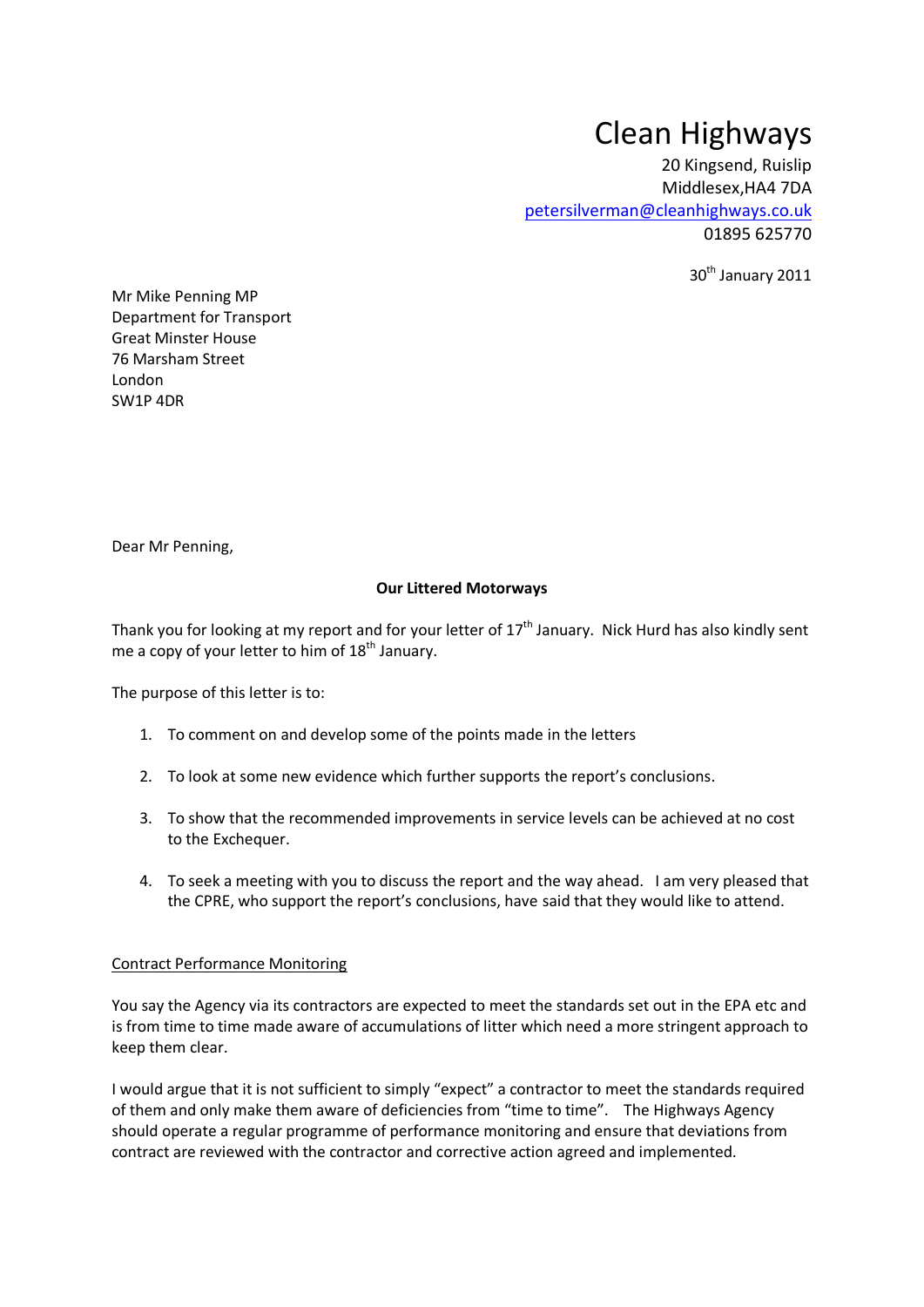This is in line with the Office of Government Commerce's (OCG's) publication "*Contract management - Principles for service contracts*". This says *"When an organisation has awarded a contract, it must monitor whether the service is being delivered to specification*.

More information on the Agency's approach to monitoring has recently come to light.

The responsibility for cleaning the stretch of the A40 between the end of the M40 and the border with the GLA , was transferred from the local authority to the Secretary of State for Transport by an Order laid before Parliament (2009 No. 2677). It was added to the M25 DFBO contract with Connect Plus. In the Explanatory Memorandum under "Monitoring and review" it stated that "The monitoring of cleanliness will be conducted by the Highways Agency".

However when I asked the Agency for copies of their litter inspection reports for this stretch of road I was told that they did not hold the information "as all such reports are produced by our contractors".

While it would be acceptable for the monitoring to be contracted out it is a clear breach of all the principles espoused by the OGC for the Agency to contract this task out to the very organisation whose service levels they are supposed to monitor.

By not following these principles the Agency has allowed its contractors to fall into bad habits.

## Costs / Use of Resources

More frequent cleaning, along the lines recommended in my report, would not involve any additional cost to the Treasury or divert resources from elsewhere. This is because we are already paying the contractors to keep the motorways free of litter in accordance with the provisions of the EPA and the Litter Code of Practice. The Agency simply needs to ensure that they fulfil the terms of their contracts.

### Keeping the traffic moving

Litter clearance does not "inevitably" require the use of traffic management i.e. lane closures etc. Most of the motorway network consists of open road with a hard shoulder. No traffic management is required to litter pick the verges in these situations.

Some slip roads do need to be closed for cleaning but this is usually done late at night to minimise disruption.

### Concerns about safety

Nobody expects any worker to take undue risks in carrying out their work. There are extensive guidelines in existence which specify what precautions need to be taken when carrying out maintenance tasks on high speed roads. The Agency and the H & S Executive should ensure that the contractors operate in accordance with them. If these procedures are inadequate then they should be strengthened.